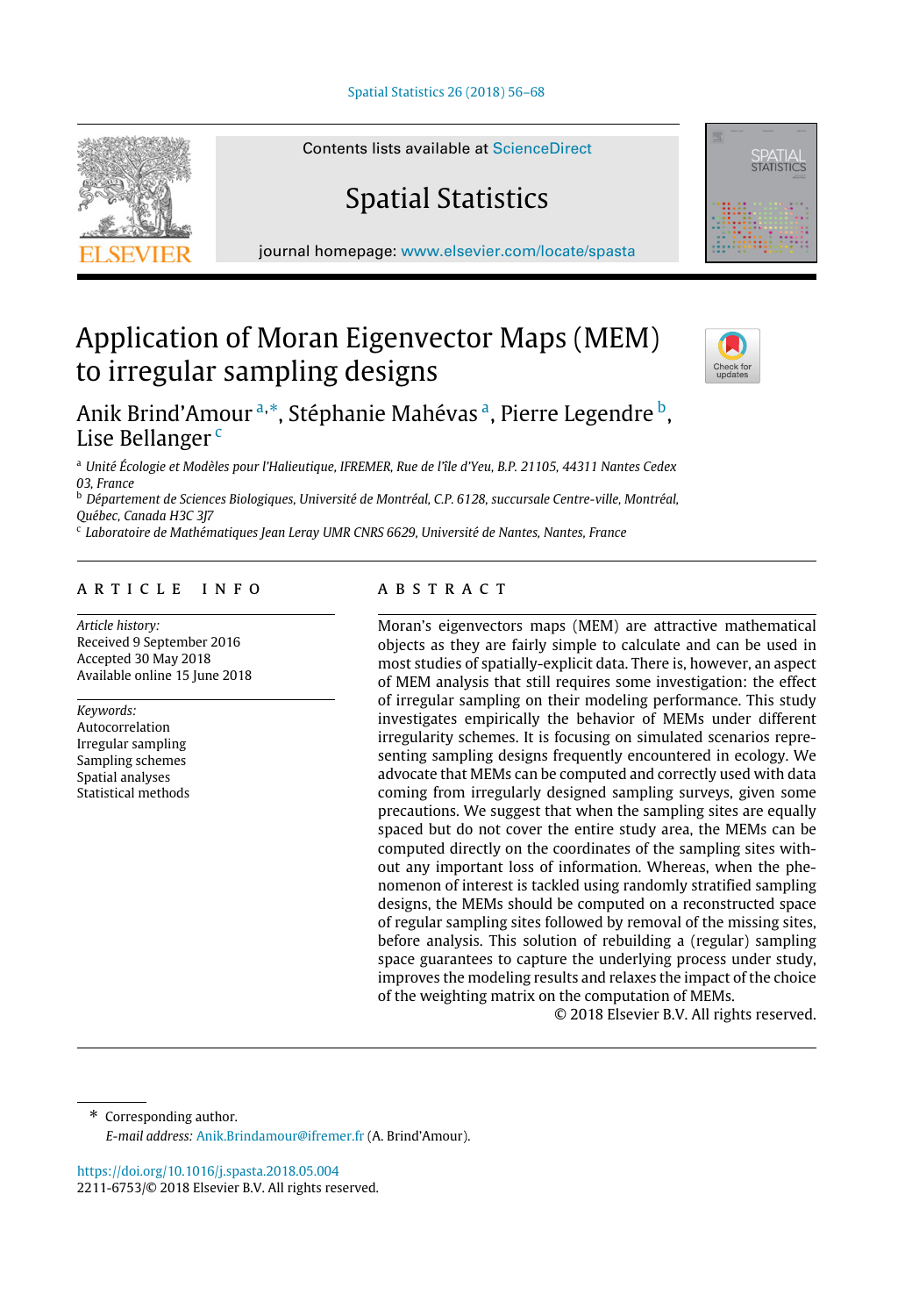#### **1. Introduction**

Ecosystems in general and marine communities in particular are complex systems composed of a large number of entities interacting with one another at various spatial and temporal scales. Characterization of these scales is an essential step to understand and predict the effects of changes in the processes governing these systems. It relies on mathematical and statistical methods that allow the quantitative description of the spatial and temporal complexity and are sufficiently robust to handle any type of sampling designs. Marine ecological surveys are often irregular (i.e. unevenly spaced) in space or time. Irregularity seems to be the rule rather than the exception. Sampling irregularity may have different causes and consequently display different patterns. In this study, we are dealing with two types of irregularity: (i) a ''random'' irregularity encountered when the phenomenon of interest is tackled using randomly stratified sampling designs or the dataset contains missing sites or time points, and (ii) a ''constrained'' irregularity, when the sampling sites are equally spaced but do not cover the entire study area because topography or other constraints prevent sampling in some sections (i.e. partial coverage).

Observed spatial distributions of species may arise from a plurality of endogenous and exogenous processes (e.g. species interactions, growth, population dynamics, physical forcing) occurring at multiple spatial scales ([Vaclavik](#page-12-0) [et](#page-12-0) [al.,](#page-12-0) [2012\)](#page-12-0). This mixture of processes and scales clearly calls for mathematical tools capable of accounting for or modeling such patterns [\(Dray](#page-11-0) [et](#page-11-0) [al.,](#page-11-0) [2012\)](#page-11-0). Among the statistical methods, the Moran Eigenvector Maps (MEM, [Dray](#page-11-1) [et](#page-11-1) [al.,](#page-11-1) [2006\)](#page-11-1) and its original form, the Principal Coordinates of Neighbor Matrices (PCNM, [Borcard](#page-11-2) [and](#page-11-2) [Legendre,](#page-11-2) [2002\)](#page-11-2), are good candidates for analyzing such patterns. MEMs are derived from spectral graph theory and characterize a wide range of autocorrelation structures based on the survey design, i.e. the distances between the *n* sampling sites or times [\(Dray](#page-11-1) [et](#page-11-1) [al.,](#page-11-1) [2006](#page-11-1)). It is thus a spectral decomposition of the spatial (or temporal) relationships among the sampling sites (or dates). This decomposition generates (*n*−1) *eigenfunctions*, which are new orthogonal variables that can be used in statistical models as explanatory variables representing the spatial or temporal relationships among the study sites.

The MEMs and derived approaches have proved very helpful in studying the spatial and temporal distributions of ecological communities ([Bellchambers](#page-11-3) [et](#page-11-3) [al.,](#page-11-3) [2011](#page-11-3); [Brind'Amour](#page-11-4) [et](#page-11-4) [al.,](#page-11-4) [2005](#page-11-4); [Mikulyuk](#page-12-1) [et](#page-12-1) [al.,](#page-12-1) [2011\)](#page-12-1). However, these studies have been conducted almost exclusively in a context of regular sampling. Although no technical reason prevents the spectral decomposition in a context of irregular sampling sites (i.e. unequally-spaced sampling sites), little is actually known regarding the behavior of the MEMs in such a context. When [Borcard](#page-11-2) [and](#page-11-2) [Legendre](#page-11-2) ([2002\)](#page-11-2) first introduced the PCNM approach, they mentioned that irregular sampling schemes affected the amplitude, the phase and the periods of the sine waves generated by the PCNM. They suggested that PCNM developed with irregular sampling sites are suitable descriptors but likely consist of multiple spatial scales, making the interpretation of the spatial descriptors more difficult. [Dray](#page-11-1) [et](#page-11-1) [al.](#page-11-1) ([2006\)](#page-11-1) elaborated a little more on the sensitivity of the connectivity matrix in the case of irregular distribution of sampling sites and illustrated the consequences of the sampling irregularity on the number of positive/negative eigenvalues and the spatial structures described by the associated eigenvectors. They came to the conclusion that sampling irregularity, defined through the spatial relationships among neighboring sites, may have substantial impact on the behavior and interpretation of the MEMs. Ecological surveys are designed to study processes overriding the spatial and temporal distribution of species. However, in some cases it is difficult or impossible to sample over the whole area where a specific ecological process occurs. For instance, recruitment of a species may take place in shallow coastal areas where the draft of the boat prevents access. In that case, the observation scale (study extent) at which sampling is conducted is smaller than the ecological scale at which the process occurs. Such a mismatch between the observation and process scales may also have a significant effect on the interpretation of the MEM.

In cases of regular sampling with some points of the grid missing, it is common practice to develop the MEMs on the original matrix of sampling coordinates of the irregularly distributed sites ([Fuentes-](#page-11-5)[Rodriguez](#page-11-5) [et](#page-11-5) [al.,](#page-11-5) [2013;](#page-11-5) [Jombart](#page-11-6) [et](#page-11-6) [al.,](#page-11-6) [2008](#page-11-6); [Sattler](#page-12-2) [et](#page-12-2) [al.,](#page-12-2) [2010](#page-12-2); [Mikulyuk](#page-12-1) [et](#page-12-1) [al.,](#page-12-1) [2011;](#page-12-1) [Sharma](#page-12-3) [et](#page-12-3) [al.,](#page-12-3) [2011;](#page-12-3) [Vaclavik](#page-12-0) [et](#page-12-0) [al.,](#page-12-0) [2012](#page-12-0)). However, as suggested by [Borcard](#page-11-2) [and](#page-11-2) [Legendre](#page-11-2) [\(2002](#page-11-2)), one can develop the MEMs on a transformed matrix of coordinates that has been filled with supplementary sampling sites to make it regular; by construction MEMs are orthogonal to one another. The added sites are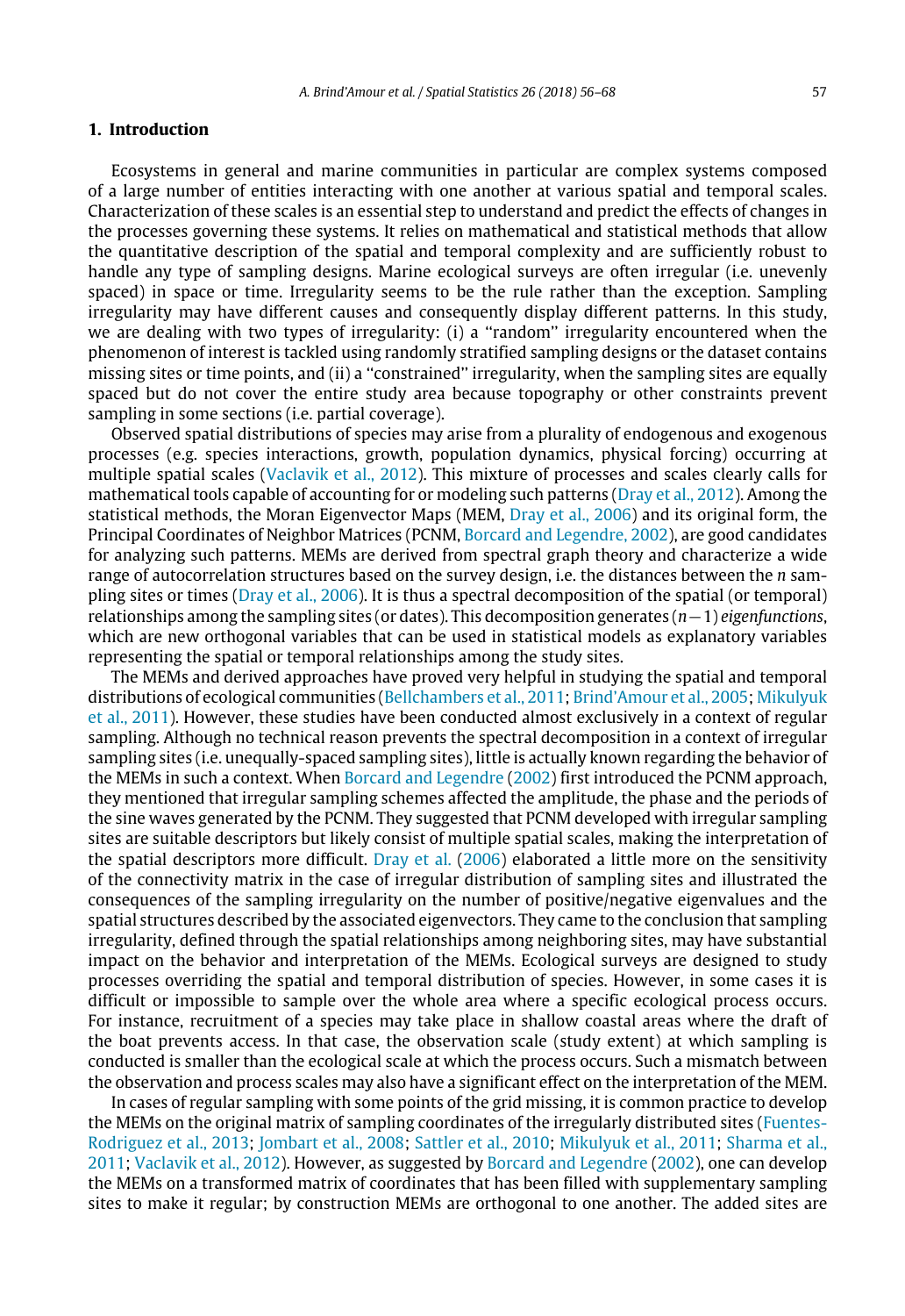then removed after the MEM have been computed (i.e. rows of the eigenvector matrix; [Blanchet](#page-11-7) [et](#page-11-7) [al.,](#page-11-7) [2013](#page-11-7) and [Borcard](#page-11-8) [et](#page-11-8) [al.,](#page-11-8) [2004\)](#page-11-8) . This procedure presents however the disadvantage of loosing practical mathematical properties of the MEMs: the orthogonality among the MEMs and the maximization of spatial autocorrelation (Moran's I). The choice of filling or not the voids with supplementary sites, prior to the computation of the MEMs, and the number of supplementary sites needed to attain a sufficiently fine resolution without major loss of orthogonality, remain key questions in the development and interpretation of MEMs.

This study aims at empirically shedding light on some key questions about the development and interpretation of MEMs: Is the MEM approach relevant with irregular sampling designs? Do the MEMs developed with irregular sampling sites capture the spatial scales they are supposed to capture? Is there an irregularity threshold beyond which MEMs cannot be safely used? Is there a solution to counteract the problems caused by sampling irregularity? Should we compute MEMs using supplementary sites, or not? Using simulations, we empirically investigated the impact of various irregular sampling schemes (irregular distribution of sites and partial coverage of a study area) in the development and interpretation of the MEMs. We focused on a selection of scenarios characterizing sampling designs frequently encountered in ecological studies.

## **2. Methods and data**

## *2.1. Simulation approach*

Investigation of the MEM behavior with regard to sampling irregularity was done by testing the ability of the MEMs to correctly detect spatial structures commonly observed in ecology under three different scenarios of sampling irregularity. The simulations were designed to mimic sampling strategies frequently encountered in ecological studies. They were based on three components that may affect the computation and interpretation of the MEMs: (i) irregularity of the sampling sites produced by sub-sampling the sampling zone (i.e. random sampling), (ii) irregularity of the sampling sites generated by partial coverage of the sampling zone (i.e. blocks of unsampled sites), and (iii) the process-observation mismatch, i.e. whether the observations match or not the scale of the ecological process under study. We focused on three combinations of these components that we called scenarios (see below). Each scenario is thus answering a specific question regarding irregularity in sampling strategies. All simulations were replicated 100 times by modifying the spatial coordinates of the samples. Precisely, we randomly sampled over the complete grid the number of cells corresponding to the subsampling thresholds.

In each scenario, we compared two approaches for computing MEMs [\(Fig. 1](#page-3-0)):

- The complete-grid approach ( $MEM_{\text{comp}}$ ): compute the MEM from the coordinates of all sites in the full grid, including the unsampled points, then remove from the MEM matrix the rows that correspond to the unsampled sites.
- $\bullet$  The reduced-grid approach (MEM<sub>red</sub>): use only the geographic coordinates of the sampled sites to construct the MEM data matrix. That approach is commonly used in the literature.

## *2.1.1. Scenario 1: Random sampling design (S1)*

The first scenario tested the ability of the MEM to correctly capture the spatial structure in the case of a random sampling strategy. Random sampling was assessed at eight different thresholds (25%, 50%, 60%, 70%, 80%, 90%, 100%), representing the percentage of the studied area covered by the sampled sites. Although the lower thresholds (25%) may seem quite small, they are representative of what ecologists use in randomly stratified scientific surveys [\(Brind'Amour](#page-11-9) [et](#page-11-9) [al.,](#page-11-9) [2014](#page-11-9)). In this scenario, irregularity was random and created unequal distances between neighboring sampled sites ([Fig. 2](#page-3-1)). The process under study matched the observation scale and occurred at ''global'' scale, that is, over the entire zone under study. In that scenario, the distances between neighboring sites increased in irregularity as the threshold decreased.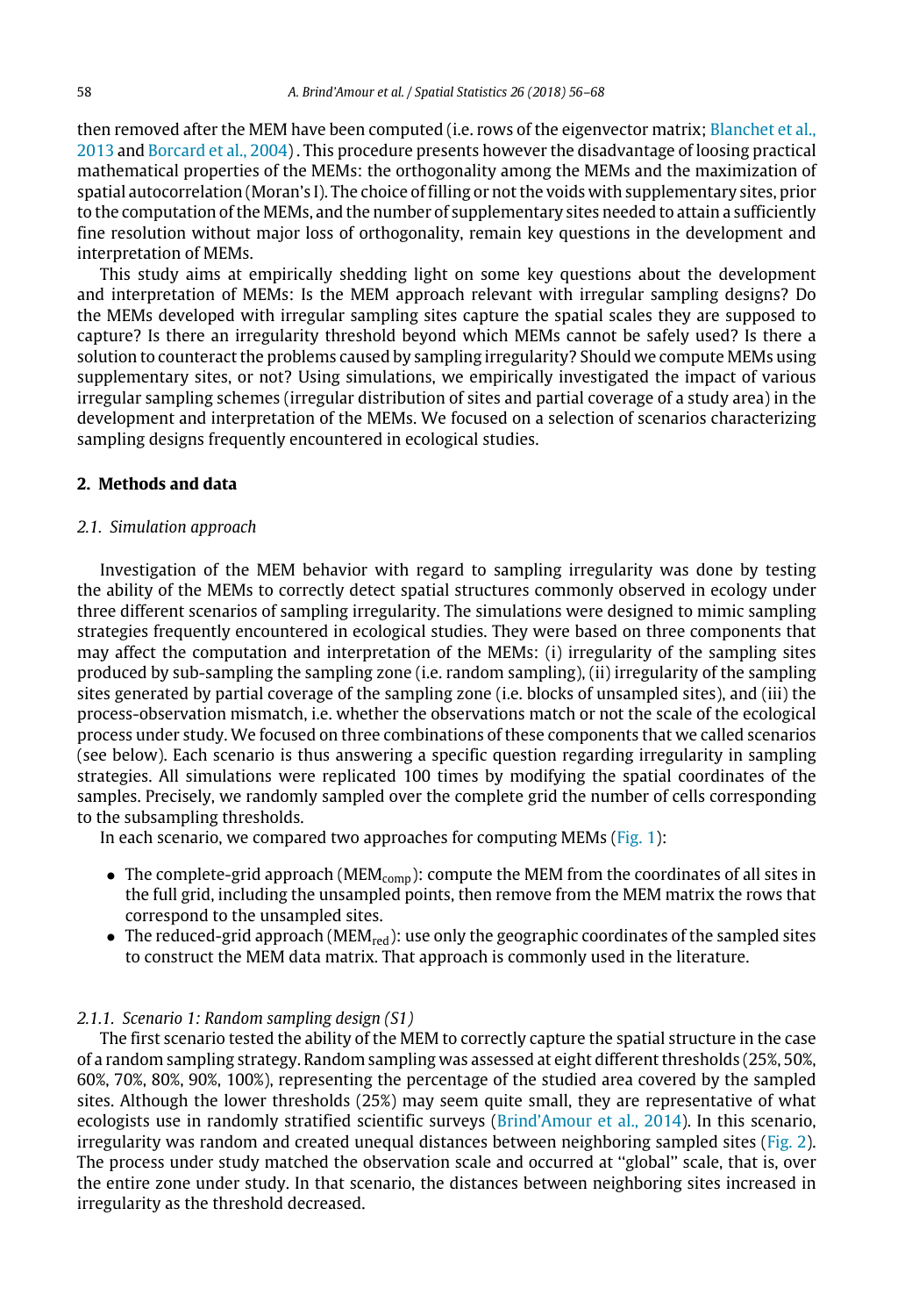<span id="page-3-0"></span>

**Fig. 1.** Flowchart of the methodology used to develop the *reduced* and the *complete* MEM sets in this study. Texts in bold indicate the final dimensions of the MEM matrix. The full grid in this example includes 72 sites whereas in the real study, we used 200 sites (see Methods for details).

<span id="page-3-1"></span>

**Fig. 2.** (a) Schematic 2D illustration of the four scenarios tested in this study. *X* and *Y* axes represent longitude and latitude respectively. The gray scale corresponds to a predefined spatial structure used as an example of a response variable *Y* in this study. Detailed description is found in text with the corresponding scenario.

#### *2.1.2. Scenario 2: Blocks of missing data (S2)*

The second scenario was developed to test the ability of MEMs to correctly capture the spatial structure when the survey includes blocks of missing observations, such as inaccessible areas ([Fig. 2;](#page-3-1) [Jones](#page-12-4) [et](#page-12-4) [al.,](#page-12-4) [2008](#page-12-4)). In this scenario, the sampled sites covered 50% of the whole area. They were regularly spaced, but as the area was greatly reduced, the distances between sites were irregular. The process under study occurred at ''global'' scale and did not match the observation scale.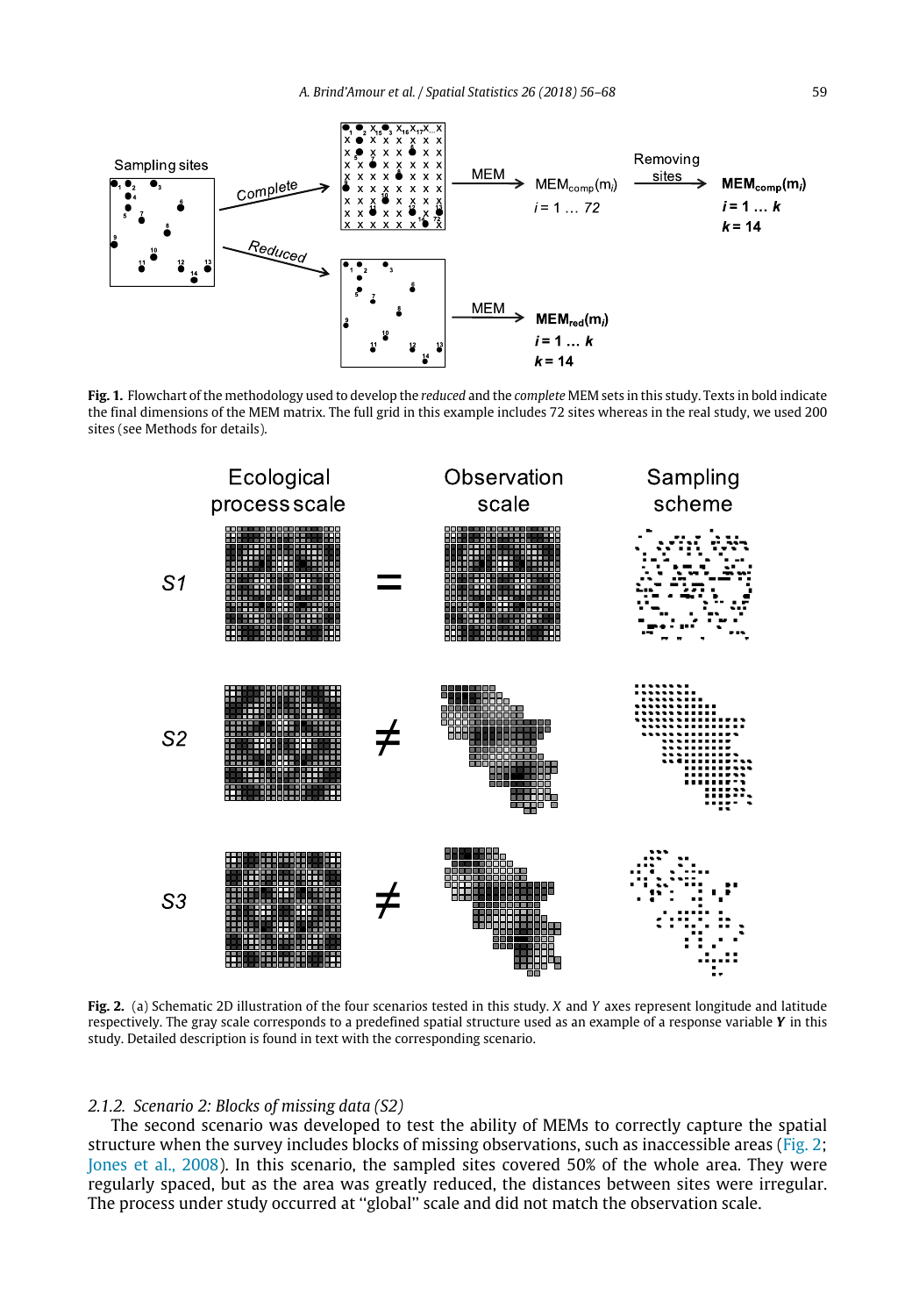## *2.1.3. Scenario 3: Random sampling design and blocks of missing data on a global structure (S3)*

This scenario tested the capacity of MEMs to capture the spatial structure when the survey is randomly designed and includes blocks of missing observations (as in the second scenario). In that scenario, the sampled area covered 50% of the total area and we tested the effect of different sampling thresholds on the MEMs [\(Fig. 2](#page-3-1)). The process occurred at ''global'' scale and did not match the observation scale.

#### *2.2. MEM computation*

There are various ways of computing MEMs (see [Dray](#page-11-1) [et](#page-11-1) [al.,](#page-11-1) [2006](#page-11-1) and [Legendre](#page-12-5) [and](#page-12-5) [Legendre](#page-12-5) [2012](#page-12-5) for details). In our simulations, we computed both MEMs and db-MEMs following the steps described in [Dray](#page-11-1) [et](#page-11-1) [al.\(2006\)](#page-11-1) using the packages *spacemakeR* [\(Dray,](#page-11-10) [2013](#page-11-10)) and *spdep* ([Bivand](#page-11-11) [et](#page-11-11) [al.](#page-11-11) [2013,](#page-11-11) [2015](#page-11-11)) in R ([R](#page-12-6) [Core](#page-12-6) [Team,](#page-12-6) [2014](#page-12-6)). It is worth mentioning that the package *adespatial* recently developed by [Dray](#page-11-12) [et](#page-11-12) [al.](#page-11-12) [\(2016](#page-11-12)) can now compute the MEMs and db-MEMs. Differences between the two types of MEMs are summarized in Appendix A1. The two types were calculated on a matrix of  $20 \times 20 = 400$  sites for the three scenarios. They were computed using a distance matrix transformed into a similarity matrix (Legendre and Legendre 2012, p.861) weighed by a connectivity matrix (see details in Appendix A1).

## *2.3. Predefined spatial structures*

 $33.93$ 

Different ways can be used to simulate spatial structures. For instance, one can use the MEMs themselves to generate response values or simulate independent geostatistical distributions. In here, we simulated the spatial structures using the MEM themselves and using empirical variograms with various ranges to modify the degree of spatial autocorrelation. The use of the MEMs themselves was done as an ''experiment'' to verify if we could correctly capture the predefined MEM as a spatial structure. With that approach we were expecting to capture perfectly the modeled spatial structure with the MEM<sub>comp</sub> given that the same MEM served as the response and it was also included in the set of explanatory variables. The predefined spatial structures were created from MEMs computed on a 2D regular grid of 20 by 20 cells  $(n = 400 \text{ cells})$ . For the three scenarios, we selected four MEMs from the entire set produced (MEM #1 called MEM01, 10, 150, 350; [Fig. 3](#page-5-0)). In the three scenarios, the selected MEMs were analyzed as separate response variables (i.e. single variable), corresponding to a gradient of spatial structures varying from coarse to very fine spatial scales. Coarse spatial scale was characterized by large positive eigenvalues, medium spatial scale by intermediate positive eigenvalues, fine spatial scale by small negative eigenvalues, and very fine spatial scale by large negative eigenvalues. For each studied *j*th MEM, called  $Y^j$  with  $j = 1, \ldots, 4$ , representing a selected predefined spatial structure, a random noise was added using values sampled from a normal distribution with mean of 0 and standard deviation of 0.05, *N*(0, 0.05).

The second type of predefined spatial structures were developed using geostatistical distributions. The four predefined spatial structures modeled corresponded to a gradient of spatial scales varying from coarse to very fine spatial scales [\(Fig. 3\)](#page-5-0). Empirical variograms were developed using spatially correlated random fields computed on a 2D regular grid of 20 by 20 cells (*n* = 400 cells) followed by unconditional Gaussian simulations [\(Pebesma,](#page-12-7) [2004](#page-12-7)). The variogram ( $\nu$ ) was modeled using a spherical model (Cressie 1993, for more details):

$$
\gamma(h) = \frac{c}{2} \left( \frac{3h}{a} - \frac{h^3}{a^3} \right) 0 \le h \le a
$$
  
\n
$$
\gamma(h) = c \qquad \qquad h > a \tag{1}
$$

where γ (*h*) is the variogram value at distance *h*, *a* is the range, i.e. the distance, *h*, beyond which the autocorrelation is presumably zero, and *c* is the sill, i.e. the value at which the variogram levels off. For the simulations we arbitrarily fixed  $c$  at a value equal to 5 and varied the range from a coarse ( $a = 20$ ) cell length), to medium ( $a = 5$ ), to fine ( $a = 3$ ), and very fine spatial autocorrelation structure ( $a = 1$ ). To simulate the four spatial structures we fixed the beta coefficients to zero (i.e. no linear trend) and as mentioned above we varied the range. The simulations were repeated 100 times per spatial structure using R package *gstat* ([Pebesma,](#page-12-7) [2004\)](#page-12-7).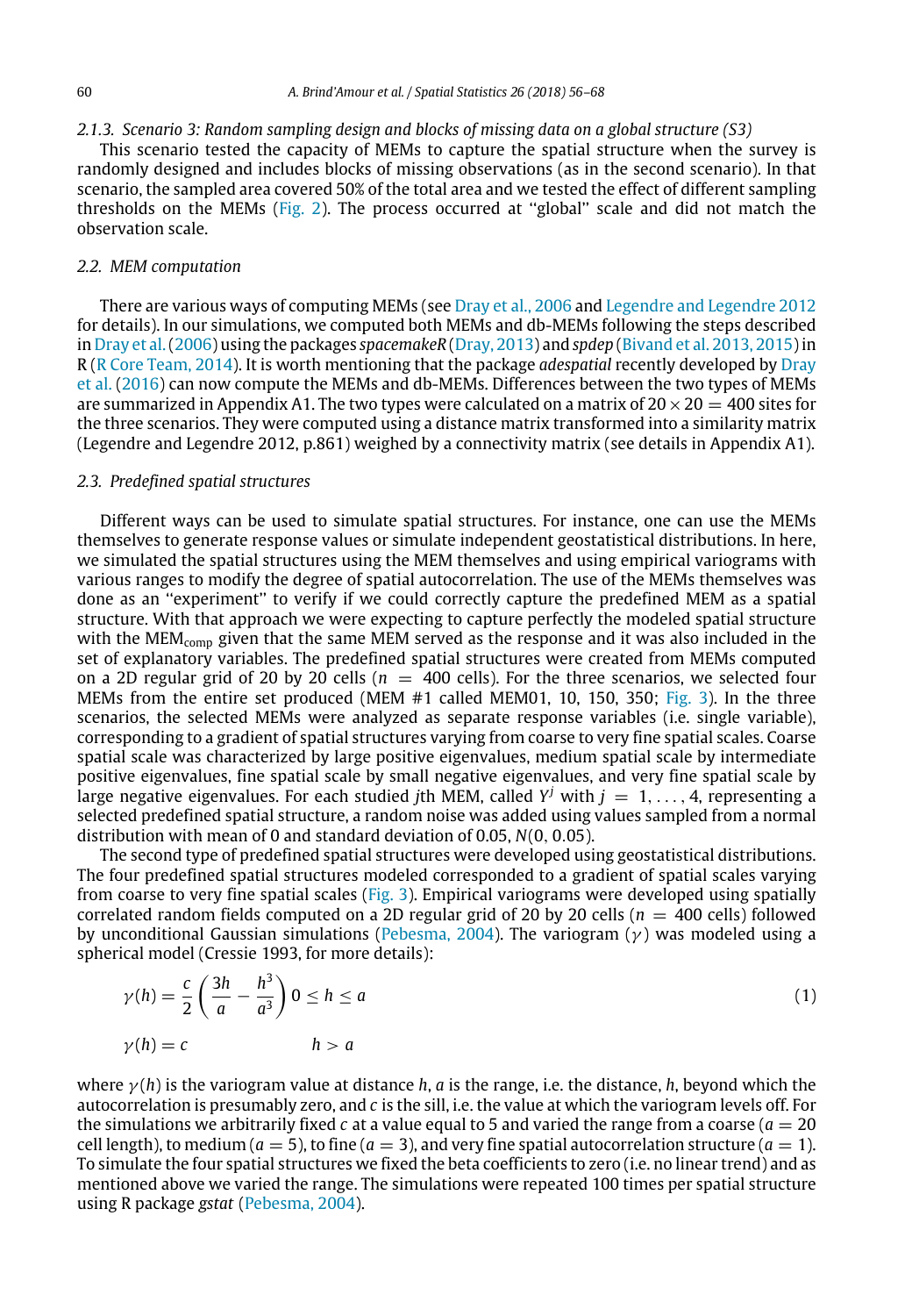<span id="page-5-0"></span>

(b) Geostatistical distributions.

**Fig. 3.** Illustration of the two types of predefined spatial structures used in the study, corresponding to a gradient of spatial scales varying from coarse to very fine spatial scales. The spatial structures (a) matched four selected eigenvectors or MEMs, or (b) were simulated using geostatistical distributions with varying ranges (see Methods for details).

## *2.4. MEM evaluation*

The predefined spatial structures were used as response variables*Y* in linear regression models to evaluate the MEM behavior. We compared the two following:

<span id="page-5-1"></span>
$$
Y_i^{(j)} = m + (MEM_{comp})_i \times \beta_{comp}^{(j)} + \varepsilon_i^{(j)} \text{ and },
$$
 (2)

<span id="page-5-2"></span>
$$
Y_i^{(j)} = m + (MEM_{red})_i \times \beta_{red}^{(j)} + \varepsilon_i^{(j)}
$$
\n(3)

where  $\varepsilon_i^{(j)} \sim N(0;\sigma)$  and  $Y^{(j)}$  is fixed to be either the *j*th MEMS or variogram simulations, in the three scenarios, a vector of length *n* with the number of observed sites (depending on the number of missing sites). MEM $_{\rm comp}$  (resp.MEM $_{\rm red}$ ) is the matrix of predictor variables,  ${\rm (MEM}_{\rm comp})^{}_i$  (resp. (MEM $_{\rm red})^{}_i$  ) is a *i*<sub>ctocy</sub>, *i*<sub>1211</sub><sub>(*bilip*</sup>) *j* is the *i*<sub>1</sub> matrix of products variables,  $\{\text{max}_{i,j}\}_{j}$  (resp.  $\{\text{max}_{i,j}\}_{j}$ ) is a</sub> coefficients) to be estimated, and *m* is the intercept.

The ability of MEM analysis to correctly capture the predefined spatial structures was evaluated using five criteria: the number of significant MEM<sub>comp</sub> and MEM<sub>red</sub> in each scenario, the adjusted R<sup>2</sup> of the fitted models, and the collinearity (estimated by Pearson correlation coefficients) between the members of the subset of MEM<sub>comp</sub> considered as predictors. The first criterion (i.e. number significant MEM) was obtained from multiple regression analyses after forward selection between the response variable *Y* and the explanatory MEM (spatial descriptors). Given that  $(n - 1)$  MEMs are generated, the choice of a method to correctly select significant MEMs with regard to the overestimation of the variance explained is an important issue that has been discussed ([Blanchet](#page-11-13) [et](#page-11-13) [al.,](#page-11-13) [2008](#page-11-13)). Here, we used a forward selection analysis based on a permutation procedure (*forward.sel* function) developed by S. Dray in the R package *packfor*. It follows the recommendations of [Blanchet](#page-11-13) [et](#page-11-13) [al.](#page-11-13) ([2008\)](#page-11-13) and [Munoz](#page-12-8) ([2009](#page-12-8)) to split the regression model in different parts (or submodels) to circumvent the problem of over parameterization. Here we divided MEMs into four submodels corresponding to a gradient of spatial structures varying from coarse to very fine spatial scales. Coarse spatial scale was mainly characterized by large positive eigenvalues, medium spatial scale by intermediate positive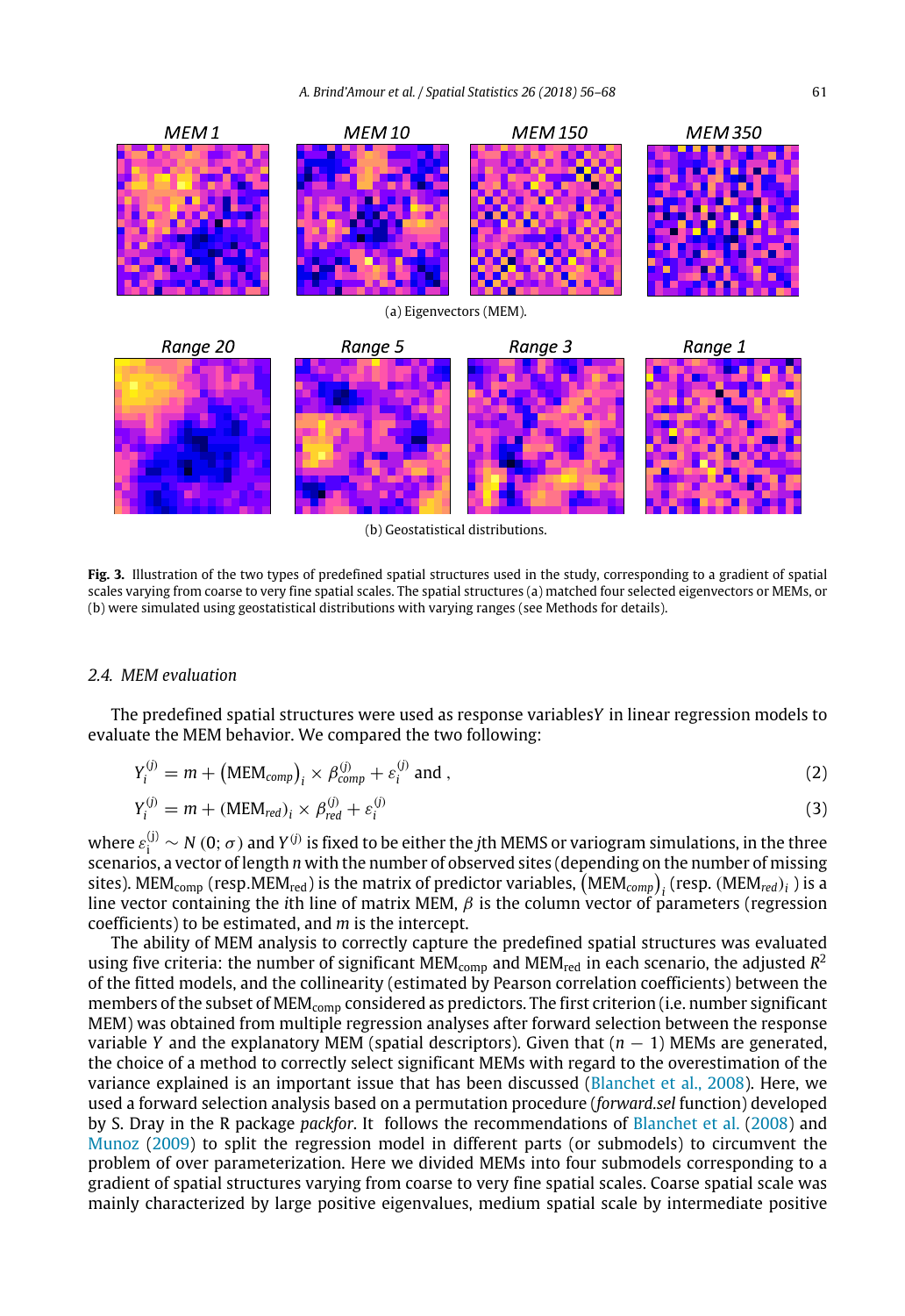<span id="page-6-0"></span>

**Fig. 4.** MEM simulations. Comparison of the two approaches to compute MEMs in the three scenarios. By column, (a–c) display the adjusted  $R^2$  and (d–f) the number of MEM<sub>comp</sub> or percentage of MEM<sub>red</sub> required to model the various predefined spatial structures at different sampling thresholds (abscissa for S1 and S3: 10%, 25%, 50%, 60%, 70%, 80%, 90%, 100%). Results are presented for the two most contrasted spatial structures (coarser spatial scale: filled circles, black; finer spatial scale: empty squares, gray). Solid lines correspond to MEM<sub>comp</sub> while the dashed lines correspond to MEM<sub>red</sub>. Intervals correspond to plus and minus the standard deviation estimated from the 100 replicated simulations. Results for all simulations are presented in Appendix B (Fig. B1 to B3).

eigenvalues, fine spatial scale by small negative eigenvalues, and very fine spatial scale by large negative eigenvalues. The significance of regressions was tested as suggested in [Blanchet](#page-11-13) [et](#page-11-13) [al.](#page-11-13) ([2008](#page-11-13)), by applying a forward selection on each submodel with a double stopping rule (i.e.  $\alpha$  threshold and a maximum threshold for the global model). This procedure controls for type I error inflation. The predicted values were estimated using linear regression models by fitting the significant MEM (previously identified) to the response variable *Y* (i.e. predefined spatial structure).

#### **3. Results**

## *3.1. Scenarios*

The simulations were conducted using MEMs and db-MEMs. As no difference was found between the two types of MEMs, only the results with MEM, generalization of db-MEM, are presented here for two extreme cases of the predefined spatial structures [\(Fig. 4](#page-6-0) and [Fig. 5](#page-7-0)), the coarser and finer spatial scales using the MEMs (MEM01 and MEM350) and the variogram simulations (ranges  $= 20$  and 3). The Appendix B contains results for all the spatial scales (including those presented here) calculated for the two types of spatial structures (MEMs and variograms) and the three scenarios.

## *3.1.1. Scenario 1: Random sampling design (S1)*

*MEM spatial structures* − Comparison of the MEM<sub>comp</sub> and the MEM<sub>red</sub> suggests that the first approach globally outperformed the second (Fig. B1, Appendix B). As expected, the  $MEM_{comp}$  always captured the predefined spatial structure and showed adjusted  $R^2$  always above those of  $\text{MEM}_{\text{red}}$ ([Fig. 4a](#page-6-0) and d). That result stands for the sub-sampling thresholds that could be tested independently of the spatial scale of the spatial structure  $(j = 1 \text{ and } 2 \text{ in } (2) \text{ and } (3)$  $(j = 1 \text{ and } 2 \text{ in } (2) \text{ and } (3)$  $(j = 1 \text{ and } 2 \text{ in } (2) \text{ and } (3)$ ). Indeed, at low sampling thresholds (i.e. 25 and 10%) when the number of explanatory variables equals or exceeds the number of sites, no MEMcomp is included in the models, thereby lowering the adjusted  $R^2$  to 0. On the other hand, when the MEMs are computed directly from the reduced matrix of coordinates (the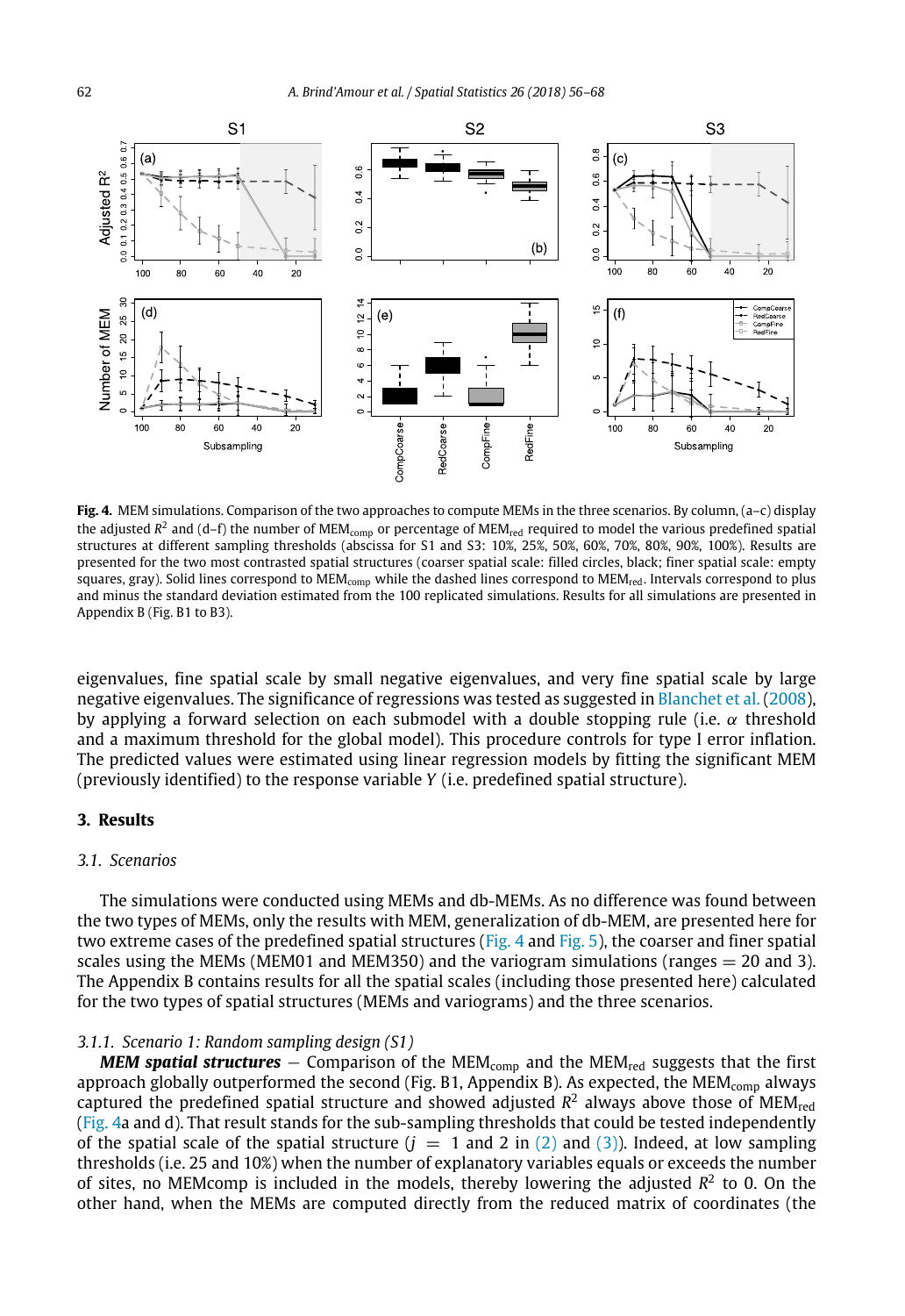<span id="page-7-0"></span>

**Fig. 5.** Variogram simulations. Comparison of the two approaches to compute MEMs in the three scenarios. By column, (a–c) display the adjusted R<sup>2</sup> and (d–f) the number of MEM required to model the various predefined spatial structures at different sampling thresholds (abscissa: 25%, 50%, 60%, 70%, 80%, 90%, 100%). Results are presented for the two most contrasted spatial structures (coarser spatial scale: black filled circles; finer spatial scale: gray empty squares). Solid lines correspond to MEMcomp while the dashed lines correspond to MEM<sub>red</sub>. Intervals correspond to plus and minus the standard deviation estimated from the 100 replicated simulations. Results for all simulations are presented in Appendix B (Fig. B4 to B6).

reduced approach, equation [\(3\)](#page-5-2)), it takes between 2 and 7 MEMs to capture the predefined spatial structure (regardless of the sub-sampling threshold). That approach of computing MEMs succeeds in modeling the coarse predefined spatial structure with adjusted *R* 2 comparable to those obtained for the MEM $_{\rm comp}$  but fails in capturing fine spatial structures with adjusted  $R^2$  varying between 0 and 0.5.

With the MEM<sub>red</sub> the property of orthogonality is preserved and the MEMs are thus uncorrelated to one another. This property also holds for all sub-sampling thresholds. This is not the case for the MEMcomp where orthogonality is lost when the missing sampling sites are removed. Nevertheless, the correlation coefficients among the  $MEM_{comp}$  are very low as they never reach values higher than 0.12 (Fig. B1, Appendix B).

*Variogram simulations* − Results of the modeling of the variogram simulations using the MEM<sub>comp</sub> and the MEM<sub>red</sub> are in line with the previous results using the MEM as spatial structures (Fig. B4, Appendix B): the MEM<sub>comp</sub> slightly outperformed the MEM<sub>red</sub>. The MEM<sub>comp</sub> always captured the predefined spatial structure and showed adjusted  $R^2$  almost always above those of MEM<sub>red</sub> [\(Fig. 5\)](#page-7-0). However, as shown previously, at low sampling thresholds (i.e. 25 and 10%) the selection procedure rarely captures any MEM<sub>comp</sub> ([Fig. 5](#page-7-0)d). On the other hand, when the MEMs are computed directly from the reduced matrix of coordinates (the *reduced* approach, equation [\(3\)\)](#page-5-2), it takes between 10 to 40 of the generated MEMs to capture the predefined spatial structure. That approach of computing MEMs succeeds in capturing the predefined spatial structure below 50% but displays higher variability at low sampling thresholds. For the two approaches, the effect of sub-sampling on the global fit of the predefined spatial structure grows worst as the scale of the spatial structure decreases. For instance, when the structures are characterized by coarse spatial scales, the adjusted R<sup>2</sup> stabilizes at ∼0.85 for all the sub-sampling thresholds above 50% of the sampled area [\(Fig. 5](#page-7-0)a and c). When spatial structures are defined at fine spatial scales, MEM<sub>comp</sub> shows on average a better fit of ~10%. The two approaches fail in capturing the spatial structures at low sampling thresholds.

#### *3.1.2. Scenario 2: Blocks of missing data (S2)*

*MEM spatial structures* − When the spatial structures occur at coarse (MEM01 and MEM10) spatial scales, the MEM<sub>red</sub> and MEM<sub>comp</sub> give similar results (Fig. B2, Appendix B). The two approaches slightly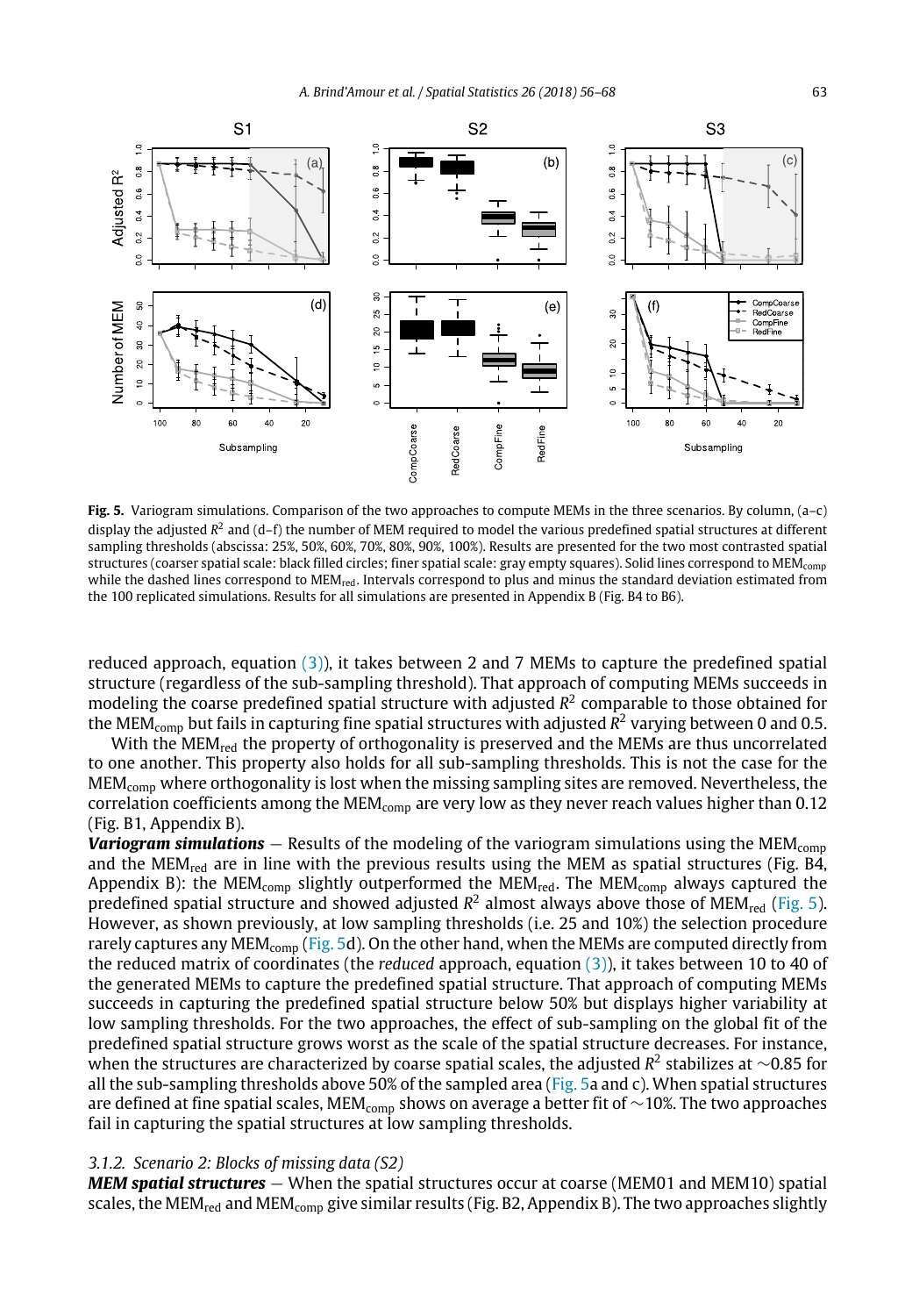differ when the spatial structures are at fine scales (MEM1, MEM10). In these cases, it takes on average 5 to 15 MEM<sub>red</sub> to detect the predefined spatial structure but it never succeeds in modeling the spatial structure as efficiently as with MEM<sub>comp</sub> [\(Fig. 4](#page-6-0)b). Indeed, when the MEM<sub>comp</sub> are used, they systematically captured the modeled MEM and showed adjusted *R* 2 values 5% to 15% higher than when using the MEM $_{\text{red}}$ . In these cases, the collinearity induced by removing the supplementary sites is always well below 0.1% (Fig. B2, Appendix B).

**Variogram simulations** − When the predefined spatial structures are developed using variogram simulations, the results are very similar to those presented above, i.e. the MEM<sub>red</sub> and MEM<sub>comp</sub> give similar results notwithstanding the simulated spatial scales ([Fig. 5b](#page-7-0) and Fig. B5, Appendix B). They both show decreasing adjusted  $R^2$  and increasing uncertainty at medium and fine spatial structures.

### *3.1.3. Scenario 3: Random sampling design and blocks of missing data on a global structure (S3)*

*MEM spatial structures* − Results for that scenario are similar to those obtained in S1: the MEM<sub>comp</sub> slightly outperformed the MEM<sub>red</sub> [\(Fig. 4c](#page-6-0) and f). In contrast to S1, the results in S3 indicate a stronger impact of increasing irregularities (i.e. increasing sub-sampling) on the capacity of the MEM (both  $MEM_{comp}$  and  $MEM_{red}$ ) to correctly detect the predefined spatial structure (Fig. B3, Appendix B). The MEM<sub>comp</sub> systematically selected the predefined spatial structure at subsampling above 50% ([Fig. 4f](#page-6-0); Fig. B3 in Appendix B). The effect of irregularity is most obvious using the MEM<sub>red</sub> and notably when modeling fine spatial structures. In that case, the adjusted *R* <sup>2</sup> drops more rapidly than it did in S1 and never reaches values above 0.3 ([Fig. 4](#page-6-0)c). The counterpart of using  $MEM_{\rm{comp}}$  is emphasized by the collinearity, which sometimes reaches values equal to 0.1 (Fig. B3, Appendix B).

*Variogram simulations* − Results for that scenario are also very similar to those obtained in *S1* and using the MEM as spatial structures ([Fig. 5](#page-7-0)c and f). In contrast to *S1*, the results in *S3* indicate a stronger difference between the two approaches on the capacity of the MEM to correctly detect the spatial structure (Fig. B6, Appendix B). The MEM<sub>comp</sub> selected the simulated spatial structure [\(Fig. 5](#page-7-0)c) and reached better fits between 10 to 40% in comparison to the MEM<sub>red</sub>, at levels of sub-sampling above 50% (Fig. B6 in Appendix B). As in *S1*, at low sampling thresholds (i.e. <50%), very few MEMcomp are included in the models whereas 5 to 10 MEM<sub>red</sub> are selected to reach adjusted  $R^2$  varying between 0.70 (coarse spatial scales) and 0.1 (fine spatial scales).

## **4. Discussion**

The number of studies using the MEM approach and its derivatives has more than doubled in recent years [\(Bellchambers](#page-11-3) [et](#page-11-3) [al.,](#page-11-3) [2011;](#page-11-3) [Blanchet](#page-11-7) [et](#page-11-7) [al.,](#page-11-7) [2013](#page-11-7); [Fuentes-Rodriguez](#page-11-5) [et](#page-11-5) [al.,](#page-11-5) [2013;](#page-11-5) [Jombart](#page-11-6) [et](#page-11-6) [al.,](#page-11-6) [2008](#page-11-6); [Mikulyuk](#page-12-1) [et](#page-12-1) [al.,](#page-12-1) [2011;](#page-12-1) [Sattler](#page-12-2) [et](#page-12-2) [al.,](#page-12-2) [2010;](#page-12-2) [Sharma](#page-12-3) [et](#page-12-3) [al.,](#page-12-3) [2011,](#page-12-3) [2012](#page-12-3); [Vaclavik](#page-12-0) [et](#page-12-0) [al.,](#page-12-0) [2012](#page-12-0)); the original papers describing the method received hundreds of citations listed on Web of Science and Google Scholars. Most of these applications used irregular sampling designs. However, very few of them have actually discussed the effect of irregularity on the development and interpretation of the MEM ([Blanchet](#page-11-7) [et](#page-11-7) [al.,](#page-11-7) [2013;](#page-11-7) [Borcard](#page-11-8) [et](#page-11-8) [al.,](#page-11-8) [2004\)](#page-11-8). Our study aimed at investigating empirically the capacity of MEM analysis to correctly identify predefined spatial structures at various spatial scales, under different scenarios of irregularity. This was done to help ecologists use the full potential of the MEM approach in ecological modeling. We suggest to develop the MEMs on a regular sampling grid, followed by removal of the missing sites. We also warn against sampling irregularity when the sampling sites cover a low proportion of the studied area and when one wishes to model ecological processes occurring at very fine spatial scales.

## *4.1. MEMred or the common way of computing the MEMs*

Our study tested the performance of two ways of computing MEMs ( $MEM_{comp}$  and  $MEM_{red}$ ) to correctly captured different predefined spatial structures. This was done with the objective of comparing the commonest way of computing the MEM ( $MEM_{red}$ ) with another less common approach  $(MEM_{\text{comp}})$ . We used two types of predefined spatial structures, one based on the MEM themselves, that can be seen as tautological (or dependent) with the  $MEM_{comp}$ , and another way using independent spatial structures. We considered the primer predefined spatial structure as a ''controlled situation''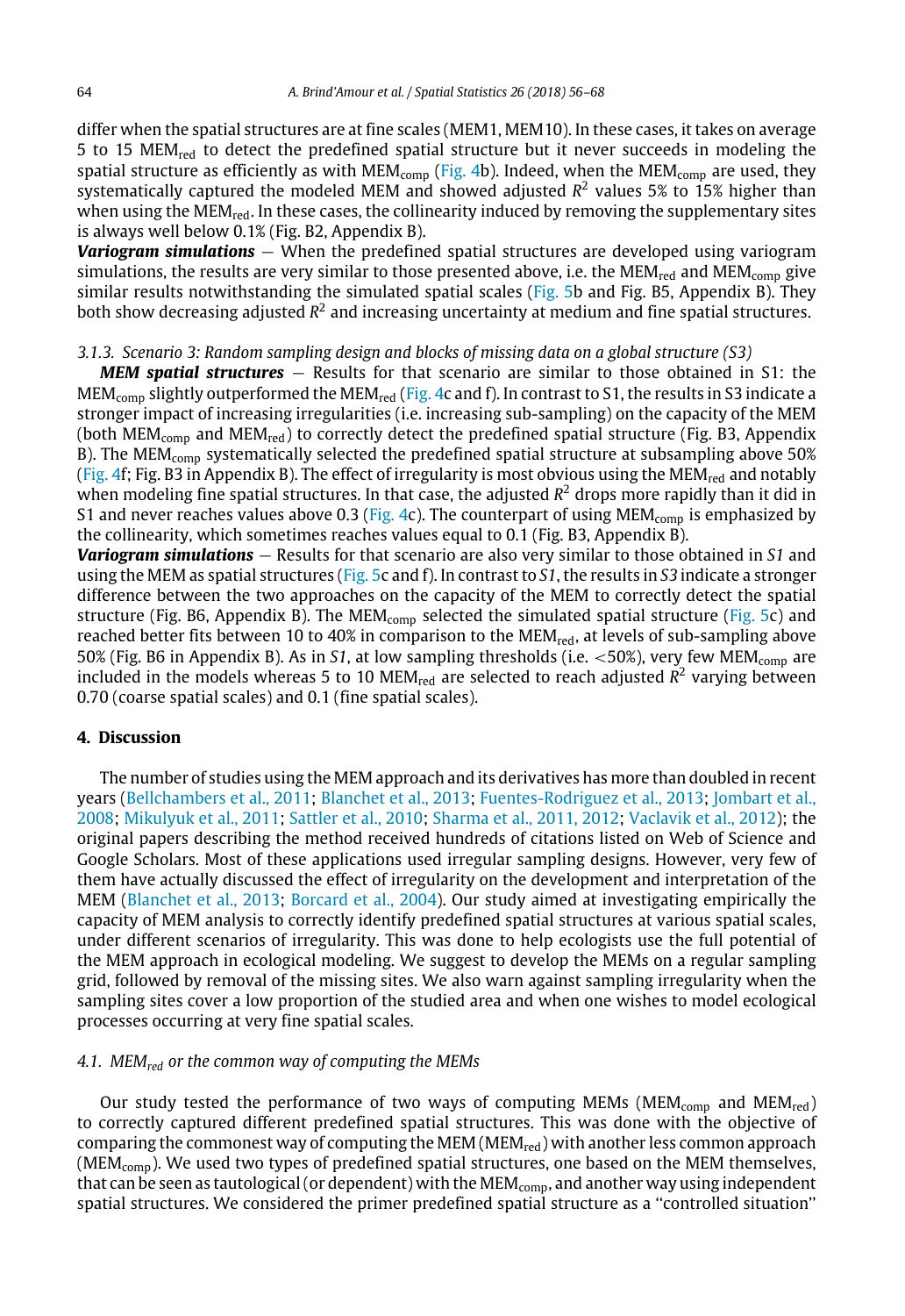where we were expecting to capture perfectly the pattern using the  $MEM_{\rm{comp}}$ . In that sense, the MEMcomp responded as expected and gave almost a perfect fit notwithstanding the scenario and the spatial scales. It was more a less a test for the  $MEM_{red}$  as most of the studies using the MEMs are developing the MEMs directly on the sample sites without filling the voids (e.g. [Mikulyuk](#page-12-1) [et](#page-12-1) [al.,](#page-12-1) [2011](#page-12-1) and [Sattler](#page-12-2) [et](#page-12-2) [al.,](#page-12-2) [2010](#page-12-2)). For that type of MEMs construction, results were generally considered good or lukewarm at broader and finer spatial scales respectively.

The independent predefined spatial structures (i.e. variograms) were used as comparison between the two types of MEMs. When the selection procedure allowed the  $MEM_{comp}$  to be computed (here, threshold  $>50\%$ ), they MEM<sub>comp</sub> showed between 10 to 15% better fit than the MEM<sub>red</sub>. At low thresholds, i.e. when the proportion of sites sampled is low given the surface of the studied zone  $\langle$  <50% or less) and broad spatial structures are expected, we suggest that the MEM<sub>red</sub> can be safely used.

#### *4.2. Irregularity: effect of random design vs blocks of missing data*

In this study we showed that removing blocks of sampling sites (e.g. scenario *S2*) was less harmful to the conclusions than randomly removing the same number of sites (50% threshold in *S1*) in a regularly-spaced design. This can be explained by the fact that the proportion of regular distances among the sites in the first case is kept relatively high in comparison to the second case where any distance can be eliminated. Recent studies using the MEMs [\(Bellchambers](#page-11-3) [et](#page-11-3) [al.,](#page-11-3) [2011;](#page-11-3) [Fuentes-Rodriguez](#page-11-5) [et](#page-11-5) [al.,](#page-11-5) [2013](#page-11-5); [Mikulyuk](#page-12-1) [et](#page-12-1) [al.,](#page-12-1) [2011;](#page-12-1) [Sattler](#page-12-2) [et](#page-12-2) [al.,](#page-12-2) [2010;](#page-12-2) [Sharma](#page-12-3) [et](#page-12-3) [al.,](#page-12-3) [2011;](#page-12-3) [Vaclavik](#page-12-0) [et](#page-12-0) [al.,](#page-12-0) [2012\)](#page-12-0) fell in our *S2* and *S3* scenarios with varying sub-sampling thresholds (all below 40%). They developed the MEMs directly on the coordinates of the sampling sites without adding supplementary sites. Given the results of our simulations, these studies might have missed some spatial scales of variability and presumably underestimated the importance of the predictors in terms of their contributions to the overall goodness of fit of their models. While this shortcoming most likely did not affect the spatial patterns they observed, it might have had some influence on the relative contributions of the spatial components they estimated in their variance partitioning analyses ([Fuentes-Rodriguez](#page-11-5) [et](#page-11-5) [al.,](#page-11-5) [2013;](#page-11-5) [Mikulyuk](#page-12-1) [et](#page-12-1) [al.,](#page-12-1) [2011;](#page-12-1) [Sattler](#page-12-2) [et](#page-12-2) [al.,](#page-12-2) [2010](#page-12-2)).

[Munoz](#page-12-8) [\(2009](#page-12-8)) developed and tested a smoothing model to select significant distance-based eigenvector maps (DBEM, a particular case of MEM), on a regular and irregular sampling designs. He found no difference between the two designs and concluded that the DBEM approach was highly suitable for analyzing ecological surveys. Munoz results cannot be compared directly with ours, as his smoothing model does not keep, by definition, individual elements (i.e. MEMs) but rather combines them in sub-models using smoothing windows. Notwithstanding this difference, our results showed that at a low sub-sampling threshold ( $>90\%$  of the sites kept) the models developed using the MEM<sub>red</sub> produced similar but not as good results as those developed with the MEM<sub>comp</sub> approach. In a sense, this is in agreement with what Munoz observed in his work as his regular and irregular sampling schemes were composed of the same number of sites (2500 points) and only differed in their spatial positions. Whether the conclusions of [Munoz](#page-12-8) [\(2009\)](#page-12-8) would still hold under different sub-sampling thresholds and other irregular schemes remains an open question.

## *4.3. Rebuilding regularity: an efficient solution*

When they first introduced the PCNM method, [Borcard](#page-11-2) [and](#page-11-2) [Legendre](#page-11-2) [\(2002\)](#page-11-2) suggested to outwit the problem of missing observations by adding geographic coordinates in the dataset prior to MEM computation. The solution used here slightly differs from theirs, as we are filling the voids as they suggested, but we are adding supplementary sites to mimic a regular sampling scheme. As advocated by [Dray](#page-11-1) [et](#page-11-1) [al.](#page-11-1) ([2006](#page-11-1), p. 487), the choice of a spatial weighting matrix **W** is crucial in the computation of MEMs and in the case of regular sampling, the structures defined by the eigenvectors (i.e. MEMs) are less sensitive to the choice of **W**. Therefore, recreating a regular sampling matrix offers the advantage of allowing the computation of the MEMs using any neighboring relationships in **W**, in addition to keeping a fine spatial resolution among the sites. Here we rebuilt a ''rectangular cuboid '' grid by using the maximum and minimum values on the X and Y axes. This way of recreating a complete and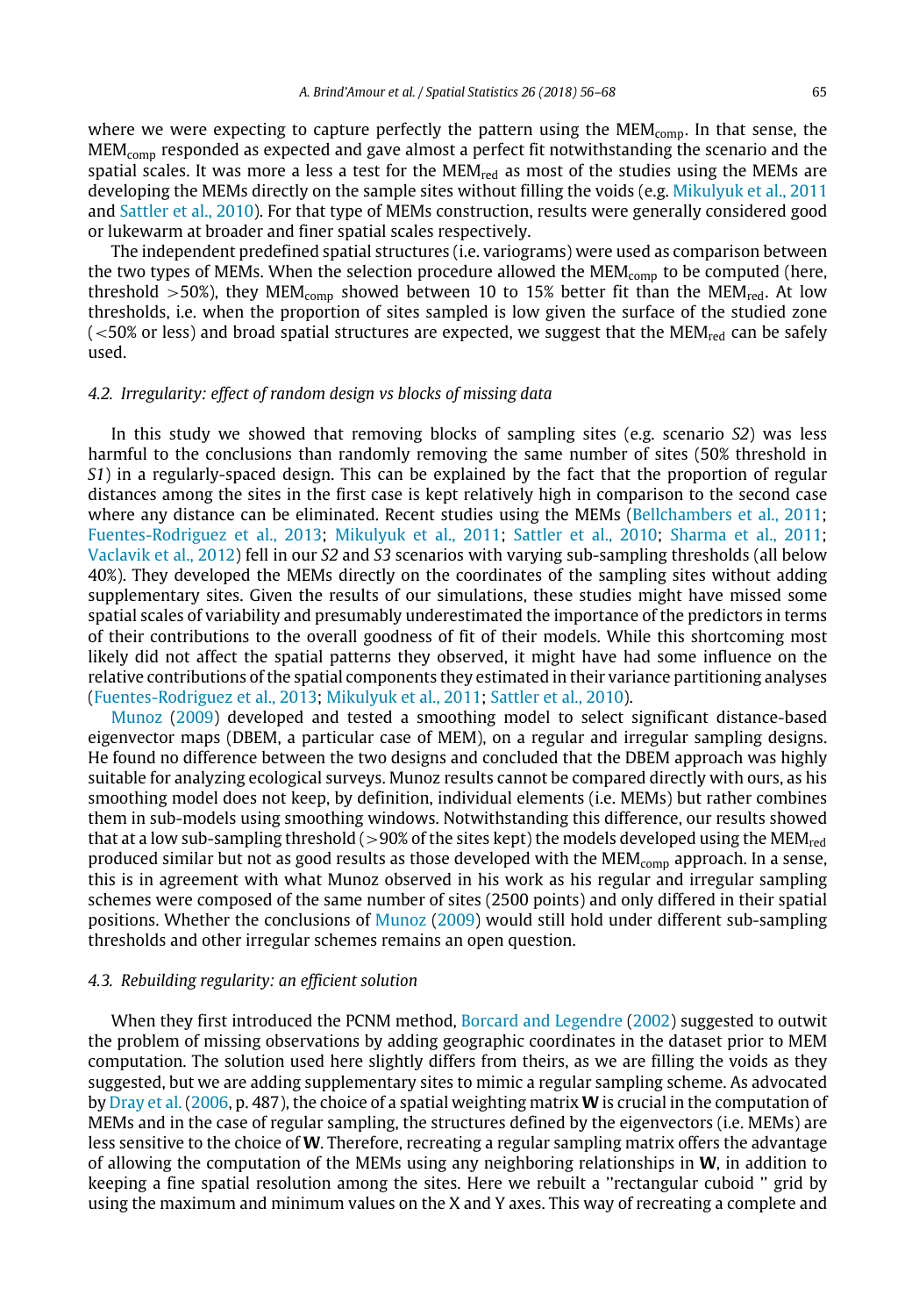regular sampling grid may not always be the optimal technique, particularly when the sampling zone has the shape of a ''rectangular parallelepiped''. In that case, our technique may artificially expand the sampling zone and thus the number of MEM. We suggest that special care should be taken when developing the complete sampling grid (i.e. cell size and shape of the total extent). On the other hand, if one decide to use the MEMs that are computed directly on the matrix with missing observations, the choice of the weighting matrix should be optimized [\(Dray](#page-11-1) [et](#page-11-1) [al.,](#page-11-1) [2006](#page-11-1)).

Building the MEMs on a reconstructed matrix of regular sampling has two drawbacks. First, it introduces correlations among the MEM, thus losing, to a certain degree, the orthogonality property of the MEM. This was already pointed out by [Borcard](#page-11-2) [and](#page-11-2) [Legendre](#page-11-2) ([2002\)](#page-11-2) and [Borcard](#page-11-8) [et](#page-11-8) [al.](#page-11-8) ([2004](#page-11-8), p. 1828). Here we confirm that statement: with irregular sampling surveys, one has to accept the compromise of losing the appealing property of orthogonality in the modeling process. Second, the selection procedure (if correctly applied) stops when the number of variables exceeds the number of sites. This situation can be circumvented by maintaining the number of variables lower than the number of sampling sites by, for instance, dividing the MEMs selection in different submodels and correcting accordingly for type 1 error. This situation cannot happen with the  $MEM_{red}$ , because their number will always be less than the total number of sites and they may captured a spatial structure notwithstanding the sub-sampling level. In cases where sampling irregularity is very high and induces strong correlations between  $MEM_{comp}$ , one may use  $MEM_{red}$ . However, in such cases the MEM approach may not be the most appropriate modeling technique, although alternatives are scarce (*e.g.* Empirical Orthogonal Functions, [Kutzbach,](#page-12-9) [1967\)](#page-12-9).

In this study, we explored the efficiency of rebuilding a regular sampling grid prior to calculation of the MEMs by testing the ability of the ''reconstructed'' MEMs to correctly capture the different predefined spatial structures. Application of such a solution indicated that the predefined spatial structure was identified and showed very good adjustment for all the scenarios, using an appropriate statistical selection procedure. That solution also succeeded well in modeling the various spatial structures tested, from coarse to medium spatial scales. Rebuilding a regular sampling grid has an interesting advantage of assessing the inter-annual comparison of spatial structures using randomly stratified sampling designs. Given that the reconstructed grid is common to all the sampling years, the spatial analyses can thus be done on the same basis thereby allowing direct comparison of the spatial scales among years.

#### *4.4. Strong effect of irregularity with fine spatial structures*

Whether very small and negative eigenvalues should be included in a modeling process remains an open debate ([Munoz,](#page-12-8) [2009\)](#page-12-8) and is beyond the scope of this study. Nevertheless, our simulations suggest that one should be very cautious manipulating fine spatial structures in highly irregular sampling surveys. Indeed, the  $MEM_{red}$  were less efficient in capturing the finer spatial scales, as showed their lower  $R^2$ . The failure of the two MEMs approaches to capture the fine spatial scales using the variogram simulations (i.e. range equal to 1) can be explained by the choice of the grid size that we used (distance between two sites equals 1). This underlines and confirms that when the scale of the pattern is smaller than the between sites distance of the sampling design, we are not able to detect a signal.

## **5. Conclusion**

Our simulations dealt with relatively simple spatial structures (i.e. simulations with various ranges or predefined MEMs), while in most ecological studies, the spatial distribution of species is more complex and varies over a wide range of spatial scales. We tested two ways of computing the MEMs and conclude that both approaches can be used in case of sampling irregularity. Nevertheless some precautions must be taken to prevent their misuse. When the MEMs are computed on the ''*complete*'' or reconstructed space of the sampling sites prior to analysis, we suggest that the sets of eigenvectors with positive and negative eigenvalues can be used safely together in further analyses, given that a relevant selection procedure of significant variables is used. In our simulations no difference was found between the computation of MEMs or db-MEMs. In all scenarios, developing MEM over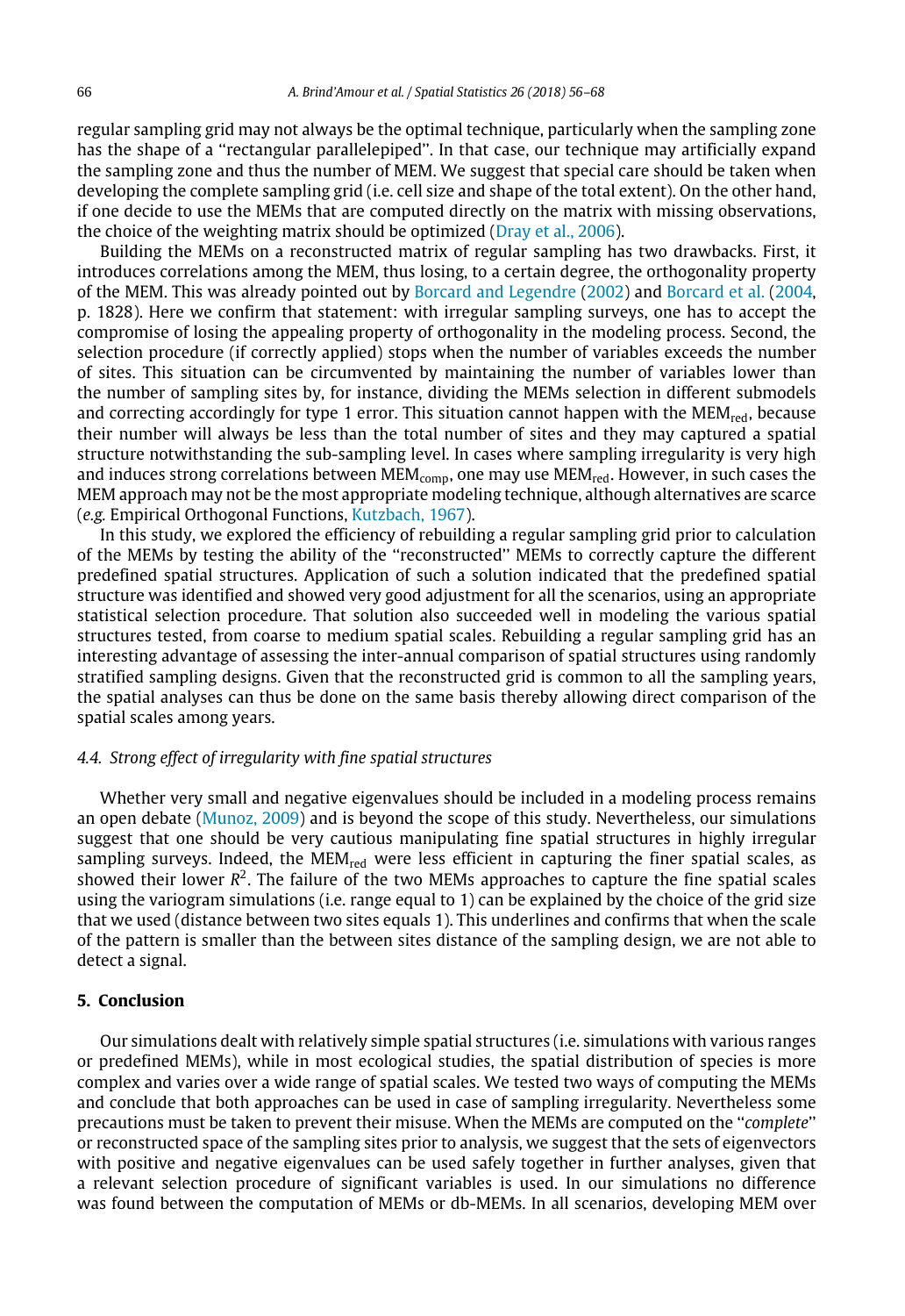the complete area and subsequently reducing them to fit the sampling design created correlations among the MEMs (i.e. non-orthogonal eigenvectors), however, the values of the correlations were low (maximum of 0.10 in absolute value) and did not preclude the use of the MEM<sub>comp</sub> as spatial descriptors in (partial) regression or canonical analyses. The importance of the correlations among the MEMs in highly complex ecosystems remains to be tested. For that particular aspect we call upon mathematicians to study the properties of the  $MEM_{comp}$  in a reduced sampling design and particularly the loss of equivalence between eigenvalues and Moran's *I*. We also showed that MEMs can be computed directly on the coordinates when blocks of sites are missing, without any significant loss of information, and correctly interpreted if the process under study matches the scale of observation, which is generally the case. However, when the MEMs are computed directly using the spatial coordinates, special care should be taken in defining a relevant connectivity matrix and thus choosing appropriate neighboring relationships. The developments here were applied in a spatial context, although similar conclusions could likely be drawn for temporal analyses.

## **Acknowledgments**

This work was carried out under the project COSELMAR funded by the Regional Council of the Pays de la Loire (Convention COSELMAR 2012-09684). The authors would like to thank the scientists and crews who participated in the NURSE surveys in the Bay of Vilaine nursery grounds between 2008 and 2010. The authors acknowledge Stéphane Dray for his review and his comments that greatly improved the manuscript.

## **Appendix A. Supplementary data**

Supplementary material related to this article can be found online at [https://doi.org/10.1016/j.spa](https://doi.org/10.1016/j.spasta.2018.05.004) [sta.2018.05.004.](https://doi.org/10.1016/j.spasta.2018.05.004)

## **References**

- <span id="page-11-3"></span>Bellchambers, L.M., Meeuwig, J.J., Evans, S.N., Legendre, P., [2011.](http://refhub.elsevier.com/S2211-6753(16)30058-6/sb1) [Modelling habitat associations of the common spider conch in](http://refhub.elsevier.com/S2211-6753(16)30058-6/sb1) [the Cocos \(Keeling\) Islands.](http://refhub.elsevier.com/S2211-6753(16)30058-6/sb1) [Mar. Ecol. Prog. Ser.](http://refhub.elsevier.com/S2211-6753(16)30058-6/sb1) [432,](http://refhub.elsevier.com/S2211-6753(16)30058-6/sb1) [83–90.](http://refhub.elsevier.com/S2211-6753(16)30058-6/sb1)
- <span id="page-11-11"></span>Bivand, Roger, Piras, Gianfranco, [2015.](http://refhub.elsevier.com/S2211-6753(16)30058-6/sb200) [Comparing implementations of estimation methods for spatial econometrics.](http://refhub.elsevier.com/S2211-6753(16)30058-6/sb200) [J. Statist.](http://refhub.elsevier.com/S2211-6753(16)30058-6/sb200) [Softw.](http://refhub.elsevier.com/S2211-6753(16)30058-6/sb200) [63 \(18\),](http://refhub.elsevier.com/S2211-6753(16)30058-6/sb200) [1–36.](http://refhub.elsevier.com/S2211-6753(16)30058-6/sb200)
- Bivand, R.S., Hauke, J., Kossowski, T., [2013.](http://refhub.elsevier.com/S2211-6753(16)30058-6/sb201) [Computing the Jacobian in Gaussian spatial autoregressive models: An illustrated](http://refhub.elsevier.com/S2211-6753(16)30058-6/sb201) [comparison of available methods.](http://refhub.elsevier.com/S2211-6753(16)30058-6/sb201) [Geogr. Anal.](http://refhub.elsevier.com/S2211-6753(16)30058-6/sb201) [45 \(2\),](http://refhub.elsevier.com/S2211-6753(16)30058-6/sb201) [150–179](http://refhub.elsevier.com/S2211-6753(16)30058-6/sb201).
- <span id="page-11-7"></span>Blanchet, F.G., Bergeron, J.A.C., Spence, J.R., He, F., [2013.](http://refhub.elsevier.com/S2211-6753(16)30058-6/sb2) [Landscape effetcs of disturbance, habitat heterogeneity and spatial](http://refhub.elsevier.com/S2211-6753(16)30058-6/sb2) [autocorrelation for a ground beetle \(Carabidae\) assemblage in mature boreal forest.](http://refhub.elsevier.com/S2211-6753(16)30058-6/sb2) [Ecography](http://refhub.elsevier.com/S2211-6753(16)30058-6/sb2) [36,](http://refhub.elsevier.com/S2211-6753(16)30058-6/sb2) [636–647](http://refhub.elsevier.com/S2211-6753(16)30058-6/sb2).
- <span id="page-11-13"></span>Blanchet, F.G., Legendre, P., Borcard, D., [2008.](http://refhub.elsevier.com/S2211-6753(16)30058-6/sb3) [Forward selection of explanatory variables.](http://refhub.elsevier.com/S2211-6753(16)30058-6/sb3) [Ecology](http://refhub.elsevier.com/S2211-6753(16)30058-6/sb3) [89,](http://refhub.elsevier.com/S2211-6753(16)30058-6/sb3) [2623–2632](http://refhub.elsevier.com/S2211-6753(16)30058-6/sb3).
- <span id="page-11-2"></span>Borcard, D., Legendre, P., [2002.](http://refhub.elsevier.com/S2211-6753(16)30058-6/sb4) [All-scale spatial analysis of ecological data by means of principal coordinates of neighbour](http://refhub.elsevier.com/S2211-6753(16)30058-6/sb4) [matrices.](http://refhub.elsevier.com/S2211-6753(16)30058-6/sb4) [Ecol. Model.](http://refhub.elsevier.com/S2211-6753(16)30058-6/sb4) [153,](http://refhub.elsevier.com/S2211-6753(16)30058-6/sb4) [51–68.](http://refhub.elsevier.com/S2211-6753(16)30058-6/sb4)
- <span id="page-11-8"></span>Borcard, D., Legendre, P., Avois-Jacquet, C., Tuomisto, H., [2004.](http://refhub.elsevier.com/S2211-6753(16)30058-6/sb5) [Dissecting the spatial structure of ecological data at multiple](http://refhub.elsevier.com/S2211-6753(16)30058-6/sb5) [scales.](http://refhub.elsevier.com/S2211-6753(16)30058-6/sb5) [Ecology](http://refhub.elsevier.com/S2211-6753(16)30058-6/sb5) [85,](http://refhub.elsevier.com/S2211-6753(16)30058-6/sb5) [1826–1832.](http://refhub.elsevier.com/S2211-6753(16)30058-6/sb5)
- <span id="page-11-4"></span>Brind'Amour, A., Boisclair, D., Legendre, P., Borcard, D., [2005.](http://refhub.elsevier.com/S2211-6753(16)30058-6/sb6) [Multiscale spatial distribution of a littoral fish community in](http://refhub.elsevier.com/S2211-6753(16)30058-6/sb6) [relation to environmental variables.](http://refhub.elsevier.com/S2211-6753(16)30058-6/sb6) [Limnol. Oceanogr.](http://refhub.elsevier.com/S2211-6753(16)30058-6/sb6) [50,](http://refhub.elsevier.com/S2211-6753(16)30058-6/sb6) [465–479.](http://refhub.elsevier.com/S2211-6753(16)30058-6/sb6)
- <span id="page-11-9"></span>Brind'Amour, A.P.L.J.M.S.V., Fovau, A., LeBris, H., [2014.](http://refhub.elsevier.com/S2211-6753(16)30058-6/sb7) [Morphospecies and taxonomic sufficiency of benthic megafauna in](http://refhub.elsevier.com/S2211-6753(16)30058-6/sb7) [scientific bottom trawl surveys.](http://refhub.elsevier.com/S2211-6753(16)30058-6/sb7) [Cont. Shelf Res.](http://refhub.elsevier.com/S2211-6753(16)30058-6/sb7) [72,](http://refhub.elsevier.com/S2211-6753(16)30058-6/sb7) [1–9.](http://refhub.elsevier.com/S2211-6753(16)30058-6/sb7)
- <span id="page-11-12"></span>Dray, S., Blanchet, G., Borcard, D., Guenard, G., Jombart, T., Larocque, G., Legendre, P., Madi, N., Wagner, H.H., 2016. adespatial: Multivariate Multiscale Spatial Analysis. R package version 0.0-7, [http://CRAN.R-project.org/package=adespatial](http://CRAN.R-project.org/package%3Dadespatial).
- <span id="page-11-10"></span>Dray S. 2013. spacemakeR: Spatial modelling. R package version 0.0-5/r113, [http://R-Forge.R-project.org/projects/sedar/.](http://R-Forge.R-project.org/projects/sedar/)
- <span id="page-11-1"></span>Dray, S., Legendre, P., Peres-Neto, P.R., [2006.](http://refhub.elsevier.com/S2211-6753(16)30058-6/sb9) [Spatial modelling: a comprehensive framework for principal coordinate analysis](http://refhub.elsevier.com/S2211-6753(16)30058-6/sb9) [of neighbour matrices.](http://refhub.elsevier.com/S2211-6753(16)30058-6/sb9) [Ecol. Model.](http://refhub.elsevier.com/S2211-6753(16)30058-6/sb9) [196,](http://refhub.elsevier.com/S2211-6753(16)30058-6/sb9) [483–493.](http://refhub.elsevier.com/S2211-6753(16)30058-6/sb9)
- <span id="page-11-0"></span>[Dray, S., Pélissier, R., Couteron, P., Fortin, M.-J., Legendre, P., Peres-Neto, P.R., Bellier, E., Bivand, R., Blanchet, F.G., De Cáceres,](http://refhub.elsevier.com/S2211-6753(16)30058-6/sb10) [M., Dufour, A.-B., Heegaard, E., Jombart, T., Munoz, F., Oksanen, J., Thioulouse, J., Wagner, H.H.,](http://refhub.elsevier.com/S2211-6753(16)30058-6/sb10) [2012.](http://refhub.elsevier.com/S2211-6753(16)30058-6/sb10) [Community ecology](http://refhub.elsevier.com/S2211-6753(16)30058-6/sb10) [in the age of multivariate multiscale spatial analysis.](http://refhub.elsevier.com/S2211-6753(16)30058-6/sb10) [Ecol. Monogr.](http://refhub.elsevier.com/S2211-6753(16)30058-6/sb10) [82,](http://refhub.elsevier.com/S2211-6753(16)30058-6/sb10) [257–275.](http://refhub.elsevier.com/S2211-6753(16)30058-6/sb10)
- <span id="page-11-5"></span>[Fuentes-Rodriguez, F., Juan, M., Gallego, I., Lusi, M., Fenoy, E., Leon, D., Penalver, P., Toja, J., Casas, J.J.,](http://refhub.elsevier.com/S2211-6753(16)30058-6/sb11) [2013.](http://refhub.elsevier.com/S2211-6753(16)30058-6/sb11) [Diversity in](http://refhub.elsevier.com/S2211-6753(16)30058-6/sb11) [Mediterranean farm ponds: trade-offs and synergies between irrigation modernisation and biodiversity conservation.](http://refhub.elsevier.com/S2211-6753(16)30058-6/sb11) [Fresh. Biol.](http://refhub.elsevier.com/S2211-6753(16)30058-6/sb11) [58,](http://refhub.elsevier.com/S2211-6753(16)30058-6/sb11) [63–78](http://refhub.elsevier.com/S2211-6753(16)30058-6/sb11).
- <span id="page-11-6"></span>Jombart, T., Devillard, S., Dufour, A.-B., Pontier, D., [2008.](http://refhub.elsevier.com/S2211-6753(16)30058-6/sb12) [Revealing cryptic spatial patterns in genetic variability by a new](http://refhub.elsevier.com/S2211-6753(16)30058-6/sb12) [multivariate method.](http://refhub.elsevier.com/S2211-6753(16)30058-6/sb12) [Heredity](http://refhub.elsevier.com/S2211-6753(16)30058-6/sb12) [101,](http://refhub.elsevier.com/S2211-6753(16)30058-6/sb12) [92–103](http://refhub.elsevier.com/S2211-6753(16)30058-6/sb12).